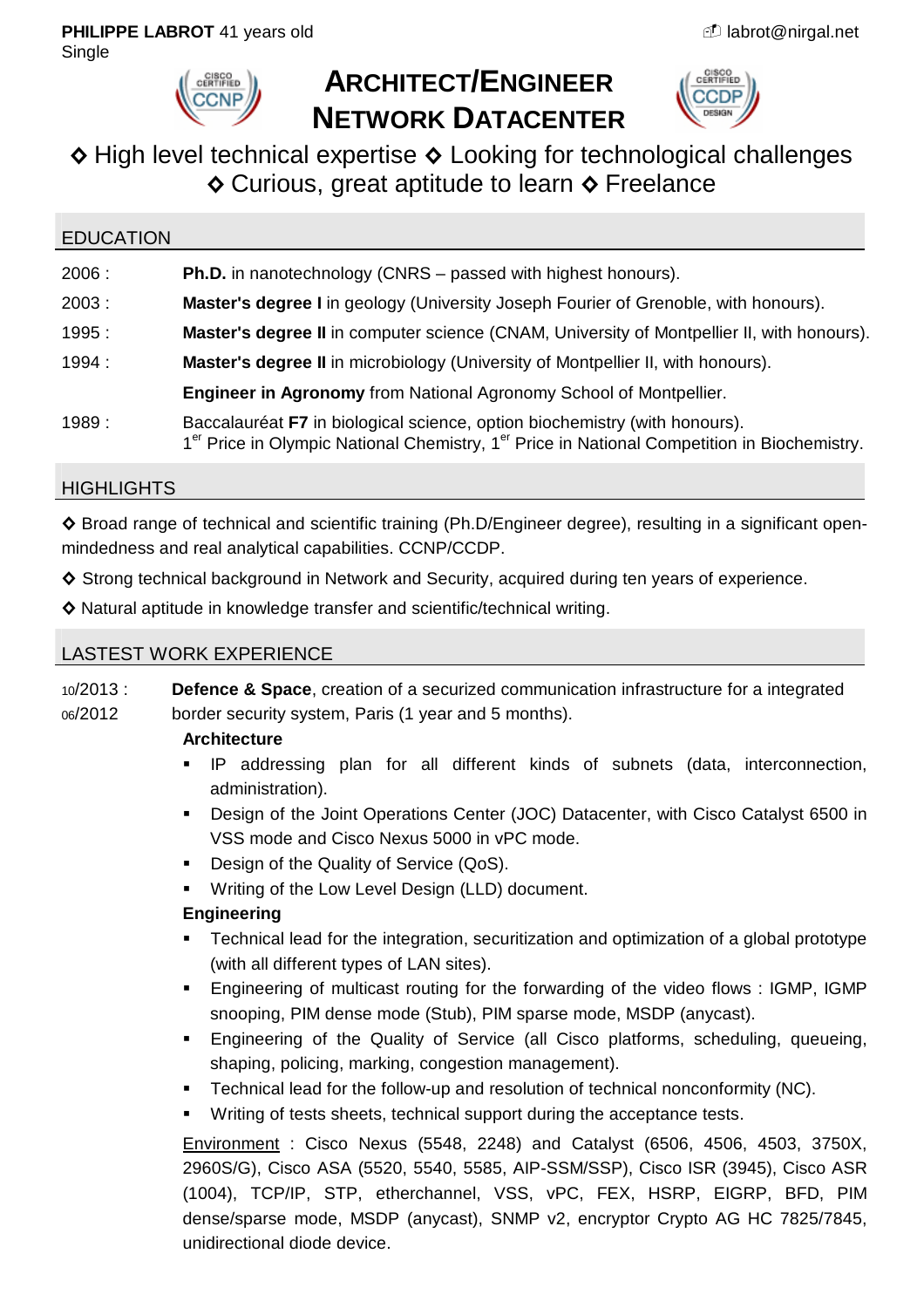#### EXPERIENCE

05/2012 : **IBM Global Services**, IT Datacenter Specialist, Lille (1 year and 4 months)

#### 02/2011 **Architecture**

- Consulting during the writing of the HLD (urbanization, interconnection with the existing network, design of the OOB network, design of a frame capture network).
- Lead redactor for the writing of the LLD : production network, non-production network, administration and backup network, OOB network, LAN campus, interconnection with existing MAN/WAN, access control (AAA), frame capture.
- Technical animation during client workshops.

#### **Engineering**

- Leader for the implementation of prototype in final configuration : Cisco Nexus 7000, 5000, 2000, Cisco Catalyst 6500 to 4500, service module Cisco ACE and Cisco NAM.
- **IMPLEMENTERIOUR IN ART ACCESS CONTROL** : Cisco ACE 5.2, TACACS+ (authentication, authorization per shell profiles and command sets, accounting of commands) and RADIUS (authentication, authorization per VSA attributs, accounting).
- Field qualification of the prototype : writing of the tests procedures, running of the tests with the final client, implementation of changes and optimization.
- Writing of technical procedures for exploitation team. Knowledge transfer to IBM team, final client, exploitation team.

Environment : Cisco Nexus (7010, 5010, 2248) and Catalyst (6504, 4507, 3750X, 2960S, 2960), LAN Datacenter/Campus, TCP/IP, spanning-tree, flex-link, etherchannel, SSO, vPC, VDC, FEX, HSRP, OSPF multi-area, VRF-lite, load-balancing (Cisco ACE 20, One-Arm L3, multi-contexts), Cisco ACS 5.2 (AAA radius/tacacs+), frames capture (SPAN/RSPAN/ERSPAN Cisco NAM-2), Netflow, SNMP v3/v2c, Gigastor/Observer.

## 12/2010 : **Group AG2R/La Mondiale**, DSI, Chartres (4 years)

## 01/2007 **Network Architect/Engineer**

- **Technical leadership (design, implementation and support) for massive 802.1x** deployment on all sites : authentication of workstations, printers (MAB), IP phones with dynamic assignment of data and voice vlan, enforcement.
- Design and implementation of a campus site in Lille. 5 buildings, 800 users.
- Design, implementation and optimisation of a metropolitan area network (MAN) in Paris with high availability. VRF lite, OSPF multi-area, redundant inter-VRF routing.
- Writing of technical documents: architecture design, technical specifications, migration plan, prototyping reports. 3<sup>nd</sup> level Network Support.
- **Team training in routing & switching.**

## **Security Engineer**

- Design and implementation of a high availability security platform (Cisco ASA in A/A mode, multi-context, asymmetric routing) for the messaging system (8500 mailbox).
- Technical expertise on a VPN security platform. Filtering, installation of site-to-site (L2L) VPN extranet/internet and client-to-LAN (C2L) VPN (IPSEC and SSL portal).
- $\blacksquare$  3<sup>nd</sup> level support for the group's Internet platform (6000 users).

 Prototyping of a NAC solution for LAN and VPN access (Cisco NAC/Macfee PE). Environment : Cisco, LAN/MAN/WAN, TCP/IP, switching, spanning-tree, etherchannel, 802.1x, DHCP snooping, DHCP, DAI, IP source guard, POE, HSRP, advanced routing, OSPF multi-area, VRF-lite, IP SLA, firewall ASA/PIX/Checkpoint, large ACL management, Cisco ACS 4.1 (radius/tacacs), VPN IPSEC, ToIP (Avaya, Alcatel), virtualization.